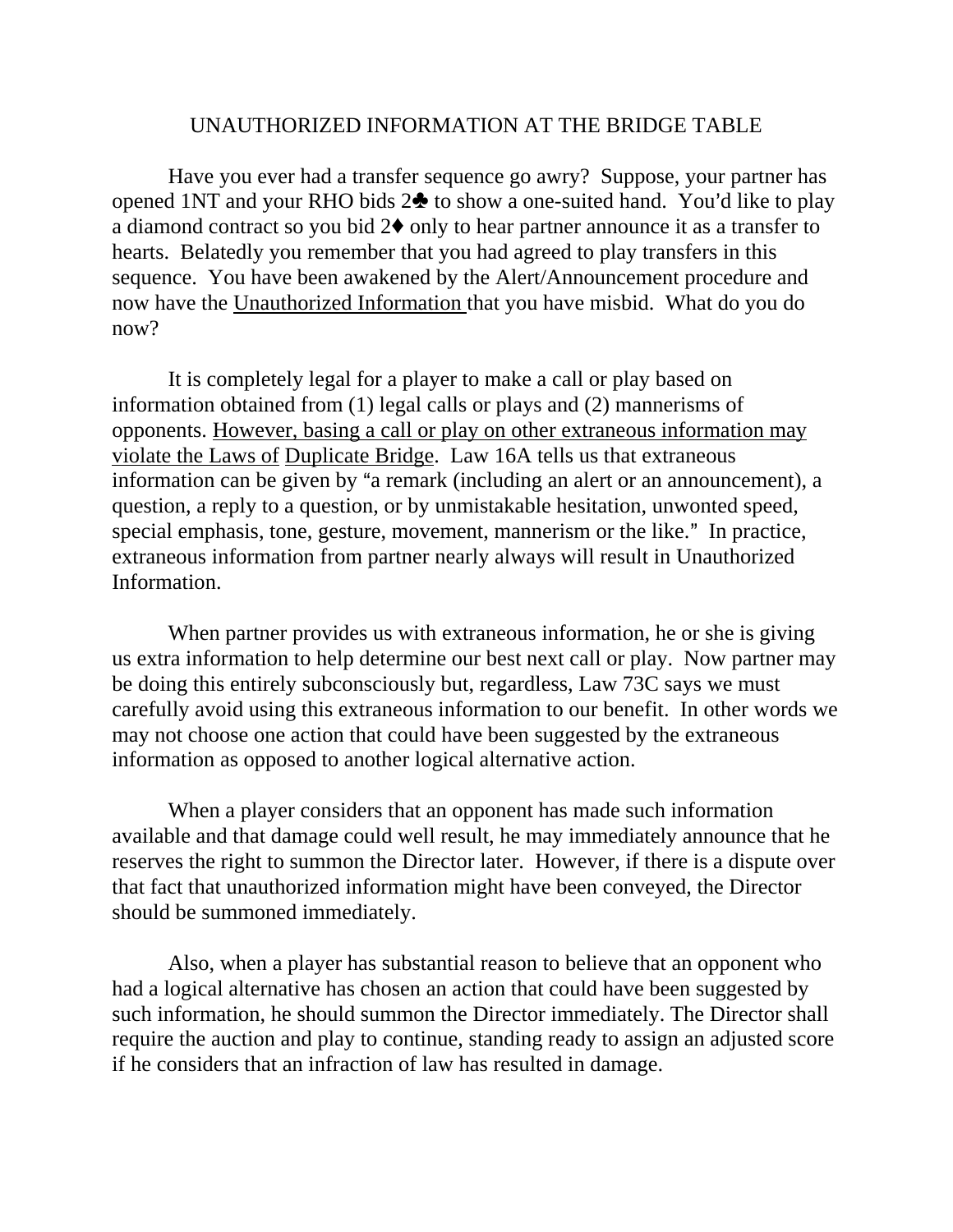Sometimes a call or play may be withdrawn, and another substituted, either by the non-offending side after an opponent's infraction or by the offending side in order to rectify an infraction. For the non-offending side, all information arising from a withdrawn action is authorized, whether the action be its own or its opponents'. For the offending side, information arising from its own withdrawn action and from withdrawn actions of the non-offending side is unauthorized and therefore not useable. Once again a player of the offending side may not choose from among logical alternative actions one that could demonstrably have been suggested over another by the Unauthorized Information.

So to answer the question posed in the first paragraph, it is proper for you to proceed as though you MEANT to transfer to hearts. You must pretend that you didn't hear a thing that was said at the table. To try and correct back to diamonds is an attempt to use Unauthorized Information to your advantage.

Some more common examples of extraneous information that becomes Unauthorized Information:

(1) Asking about one specific bid in an auction rather than asking about the entire auction. Your partner gets the Unauthorized Information that the suit asked about is the only one in which you are interested.

(2) Hesitations at some specific point or points in the auction. This tends to provide partner with the information (unauthorized) that your bids and/or particularly your passes are not getting across the message that you would like.

(3) Using partner's failure to alert to your advantage (lebensohl is an example)

(4) Gratuitous remarks of almost any kind.

(5) Making faces or gestures of any kind when happy or unhappy with partner's calls.

 There is one other kind of Unauthorized Information that needs addressing. When a player accidentally receives Unauthorized Information about a board he is playing or is going to play (by looking at the wrong hand, by overhearing calls, results or remarks, by seeing cards at another table, or by seeing a card belonging to another player at his own table), the Director should again be called by the